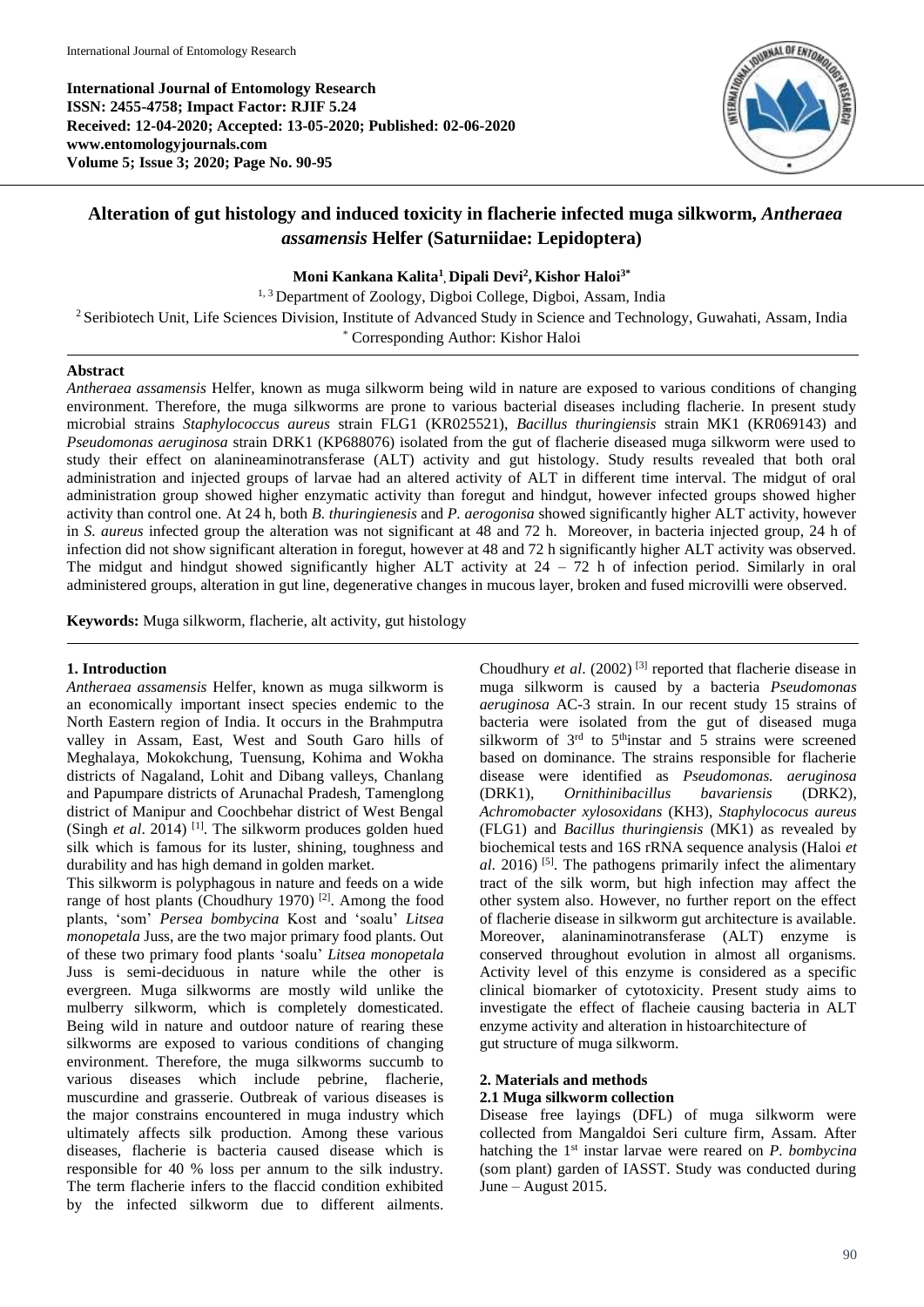#### **2.2 Microbial strains and culture**

Microbial strains *Staphylococcus aureus* strain FLG1 (KR025521), *Bacillus thuringiensis* strain MK1 (KR069143) and *Pseudomonas aeruginosa* strain DRK1 (KP688076) isolated from the gut of flacherie diseased muga silkworm were used in this study (Haloi *et al*., 2016) <sup>[5]</sup>. The strains were allowed to grow at the nutrient agar plates and incubated overnight at  $37 \degree C$ . LB broth medium was used to prepare the cell suspension of the bacterial strains by incubated at  $37\degree$ C for 48 h. Different concentrations of bacterial solutions were prepared by the method of Moar *et al.* (1995)<sup>[6]</sup>. The numbers of silkworms died at different concentration and time intervals (24-96 h) for the strains were recorded earlier. The  $LC_{50}$  values of *B.thuringiensis*, *P. aeruginosa* and *S. aureus* were calculated at different time intervals (24, 48, 72 and 96 h) within the range from  $1.38 \times 10^2$  to  $3.63 \times 10^7$  CFU/ml. Based on the LC<sub>50</sub> values for oral and injection experiments up to 72 h exposure were selected a sub-lethal dose of  $10^3$ CFU/ml (Haloi *et al*., 2016) [5]. A non-pathogenic *E. coli* strain (ATCC 25922) was used as positive control which was reported by Sauer and Moraru (2009)<sup>[7]</sup>.

### **2.3 Alanineaminotransferase (ALT) assay 2.3.1 Crude enzyme preparation**

For ALT assay the muga silkworm larvae were acclimatized in laboratory condition upto 4<sup>th</sup> instar larval stage and then the bacterial suspensions of all selected strains (10<sup>3</sup>)  $CFU/larva)$  have been injected separately to the  $5<sup>th</sup>$  instar larvae. A separate experiment for oral administration of each sub lethal concentration of bacteria suspension was also maintained. The whole gut of control, positive control and treated larvae was isolated after 24, 48 and 72 h time interval. The dissected gut was rinsed three times in 1X phosphate buffer saline (pH 7.4) and dissected into foregut, midgut and hindgut. Thereafter, the different gut sections of both control and treated were homogenized in 500 μl of 0.1 M sodium acetate buffer (pH 5.6) on ice and centrifuged at 15000 rpm for 15 min at 4 <sup>0</sup>C (Blakemore *et al.* 1995)<sup>[8]</sup>.

#### **2.3.2 Enzyme assay**

ALT assay was carried out by adopting the standard method of Inagaki *et al.* (2012) [9]. Herein, 10 µl of the supernatant was mixed with 550 µl of the reaction mixture containing 0.5M L-alanine, 0.2mM NADH, 1.3U/ml lactate dehydrogenase and 0.9 mg/ml of BSA and vortexed. Thereafter, to the reaction mixture 50 µl of 180 mM 2 oxoglutarate solution was added and incubated for 90 min at 30 <sup>0</sup>C. Absorbance reading was measured at 339 nm, and the activity was expressed in unit (1U defined as change in absorbance of 0.001 per minute per µl of enzyme sample).

## **2.4 Histopathology study**

The histopathological alterations in the gut of control, positive control and each bacteria infected 5<sup>th</sup> instar larvae were studied. The gut was dissected out and fixed in the

fixative Carnoy's fluid (absolute alcohol: chloroform: glacial acetic acid = 6:3:1). Standard protocol of dehydration and paraffin embedding was applied for the preparation of histological slides (Gurr 1959) [10]. Five μm sections of gut tissues were cut in microtome machine and stained with hematoxylene and eosin solution. The prepared slides were observed under phase contrast microscope at 5 X, 10 X and 40 X resolutions (Zeiss Axio Cam ERC 5S).

## **3. Results**

## **3.1 Alaninaminotransferase (ALT) assay**

ALT enzyme activity was compared in control, positive control as well as bacteria infected groups. The control saline administered and positive control group did not show any significant alteration (Table 1). Oral administration experimental groups showed altered ALT activity than the control group. In foregut after 24 h of infection no significant alteration was observed. However, at 48 h except *S. aureus*, other two groups showed significant increase in ALT activity. Similarly, at 72 h of oral infection, all the experimental groups showed significant increase in ALT activity in comparison to control group (Fig. 1 a, Table 1). The midgut showed higher enzymatic activity than foregut and hindgut, however infected groups showed higher activity than control one. At 24 h, both *B. thuringienesis* and *P. aerogonisa* showed significantly higher ALT activity, however in *S. aureus* infected group the alteration was not significant. At 48 and 72 h, all the infected groups showed significantly higher level of ALT activity (Fig. 1 b, Table 1). In hind gut, all the infected groups showed significantly higher ALT activity at various time intervals of  $24 - 72$  h (Fig. 1 c, Table 1).



**Fig 1:** Comparison of alaninaminotransferase activity in saline administered control and orally administered bacterial infected groups of *A. assamensis* in different time intervals (a) foregut, (b) midgut and (c) hindgut (\**P*<0.01level of significance)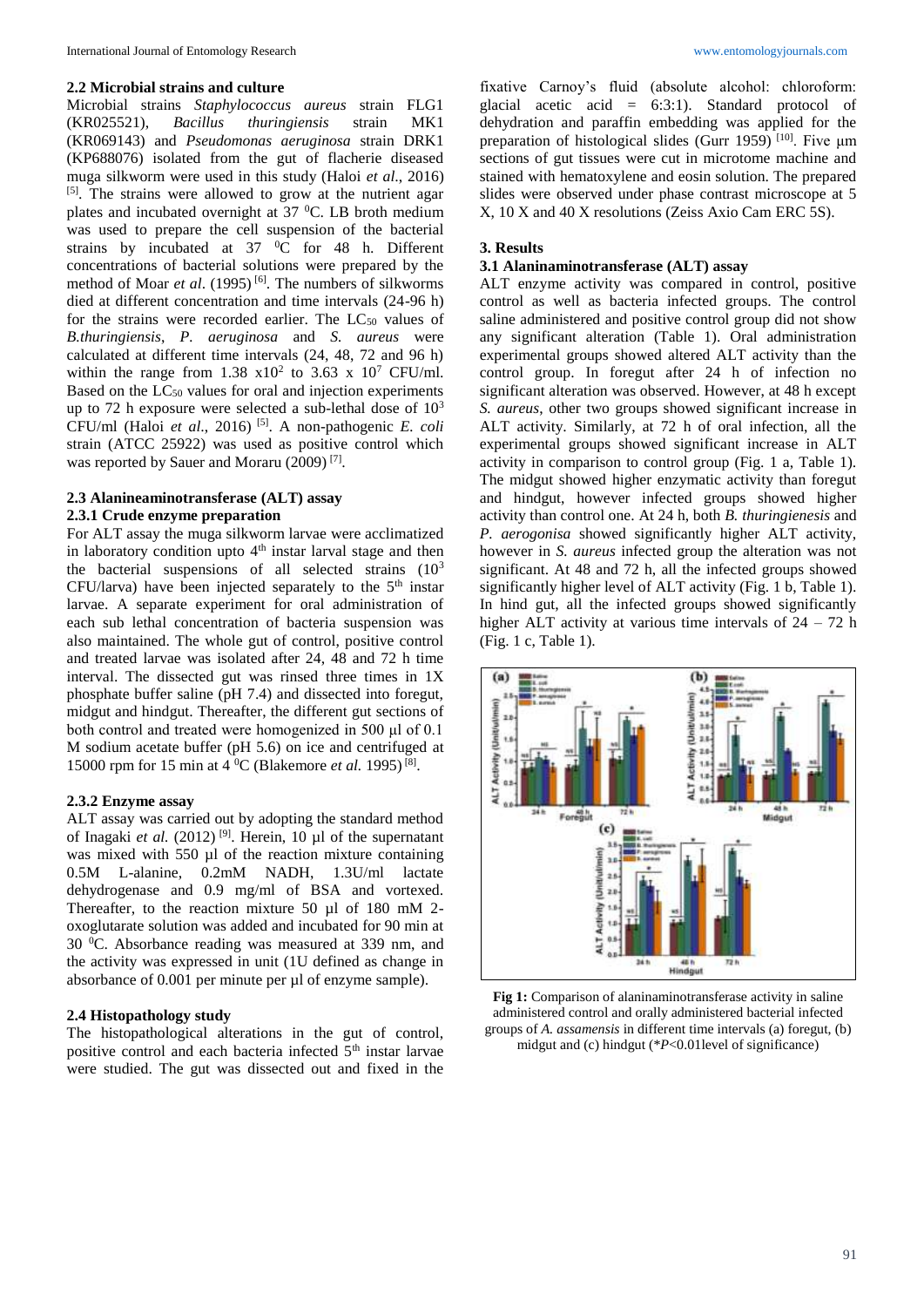**Table 1:** Analysis of variance (ANOVA) of in saline administered control and bacteria administered groups in different parts of gut at various time intervals.

|                         | 24h     |           | 48 h    |            | 72 h      |          |  |  |
|-------------------------|---------|-----------|---------|------------|-----------|----------|--|--|
| Oral administration     | F       | P         | F       | P          | F         | P        |  |  |
|                         |         |           |         |            |           |          |  |  |
| Foregut                 |         |           |         |            |           |          |  |  |
| E. coli                 | 0.0635  | 0.8133    | 0.4553  | 0.5368     | 0.0971    | 0.7708   |  |  |
| <b>B.</b> thuringiensis | 5.6393  | 0.0764    | 14.962  | 0.0180     | 72.4704   | 0.0010   |  |  |
| P. aeruginosa           | 5.0187  | 0.0886    | 26.051  | 0.0069     | 15.1884   | 0.0175   |  |  |
| S. aureus               | 0.0449  | 0.8424    | 5.3167  | 0.0824     | 58.4671   | 0.0015   |  |  |
| Midgut                  |         |           |         |            |           |          |  |  |
| E. coli                 | 1.1138  | 0.3507    | 0.0455  | 0.8414     | 0.5029    | 0.5173   |  |  |
| <b>B.</b> thuringiensis | 48.777  | 0.0022    | 370.28  | 4.2983E-5  | 1471.308  | 2.757E-6 |  |  |
| P. aeruginosa           | 10.008  | 0.0340    | 108.92  | 4.7615E-4  | 160.6673  | 2.230E-4 |  |  |
| S. aureus               | 0.0955  | 0.7726    | 1.4416  | 0.29611    | 122.7210  | 3.776E-4 |  |  |
| Hindgut                 |         |           |         |            |           |          |  |  |
| E. coli                 | 0.00244 | 0.96297   | 0.15191 | 0.71658    | 1.5408    | 0.2823   |  |  |
| <b>B.</b> thuringiensis | 119.021 | 4.0082E-4 | 421.359 | 3.32664E-5 | 1281.1632 | 3.636E-6 |  |  |
| P. aeruginosa           | 76.8334 | 9.3385E-4 | 164.573 | 2.12835E-4 | 108.3128  | 4.814E-4 |  |  |
| S. aureus               | 10.2300 | 0.03295   | 35.7404 | 0.00393    | 191.5652  | 1.572E-4 |  |  |

In bacteria injected group also higher ALT activity was observed than the control group, however the positive control group did not show any significant alteration. In foregut, 24 h of infection did not show significant alteration, however at 48 and 72 h significantly higher ALT activity was observed (Fig. 2 a, Table 2). The midgut and hindgut showed significantly higher ALT activity at  $24 - 72$  h of infection period (Fig. 2 b and c, Table 2).



**Fig 2:** Comparison of alaninaminotransferase activity in saline injected control and bacteria injected groups of *A. assamensis* in different time intervals (a) foregut, (b) midgut and (c) hindgut (\**P*<0.01level of significance)

**Table 2:** Analysis of variance (ANOVA) of in saline injected control and bacteria injected groups in different parts of gut at various time intervals.

|                         | 24 <sub>h</sub> |       | 48 h  |       | 72 h    |          |  |
|-------------------------|-----------------|-------|-------|-------|---------|----------|--|
| Injection               | F               | Р     | F     | P     | F       | P        |  |
| Foregut                 |                 |       |       |       |         |          |  |
| E. coli                 | 0.015           | 0.906 | 9.211 | 0.992 | 0.022   | 0.887    |  |
| <b>B.</b> thuringiensis | 0.936           | 0.387 | 49.2  | 0.002 | 413.365 | 3.455E-5 |  |
| P. aeruginosa           | 0.090           | 0.778 | 41.47 | 0.002 | 82.622  | 8.12E-4  |  |
| S. aureus               | 0.518           | 0.511 | 11.96 | 0.02  | 16.921  | 0.014    |  |
| Midgut                  |                 |       |       |       |         |          |  |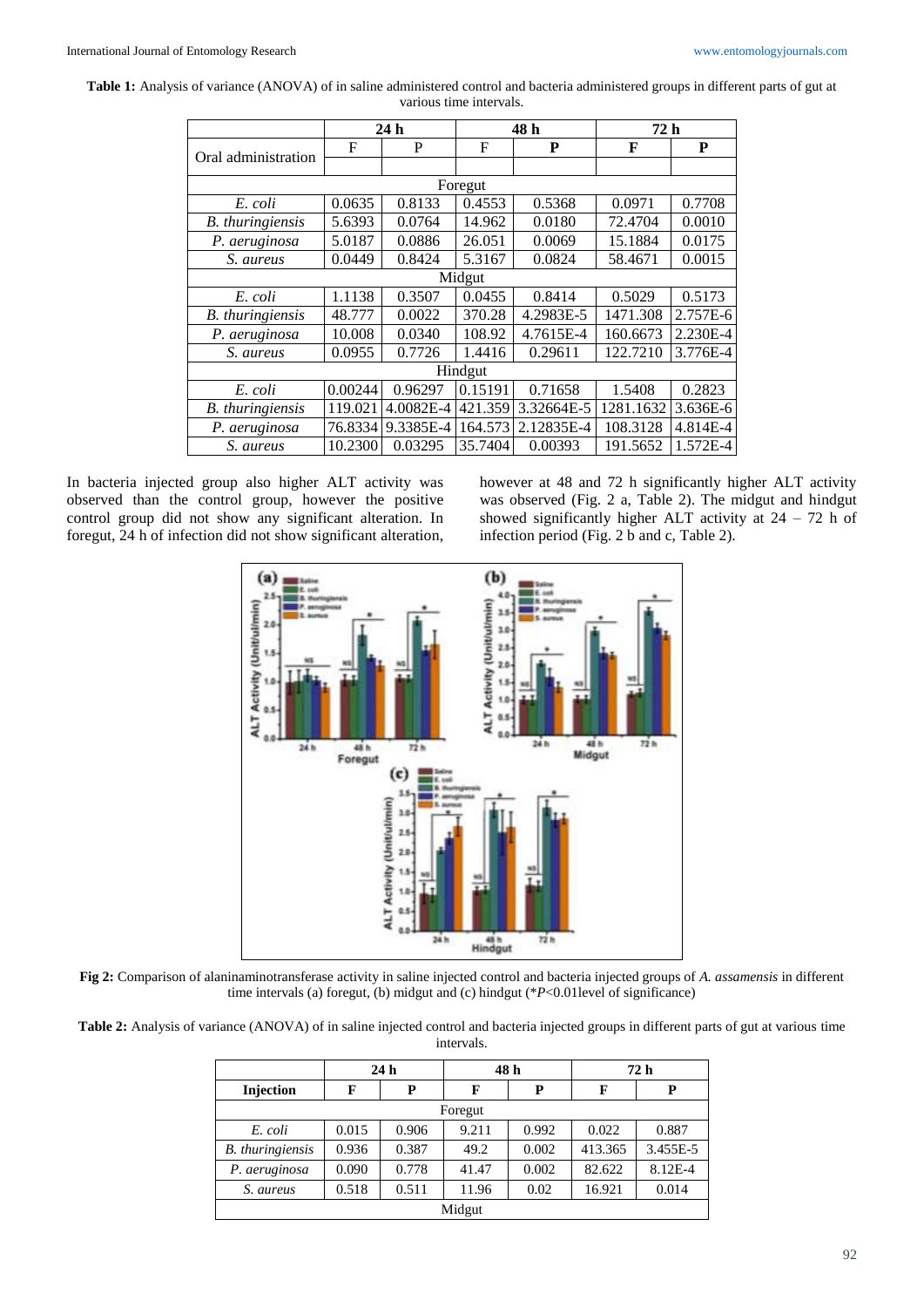| E. coli                 | 0.010   | .924     | 6.881E-5 | 0.993    | 0.354    | 0.583     |  |
|-------------------------|---------|----------|----------|----------|----------|-----------|--|
| <b>B.</b> thuringiensis | 219.431 | 1.20E-4  | 575.552  | 1.790E-5 | 1165.994 | 4.388E-6  |  |
| P. aeruginosa           | 19.674  | 0.011    | 159.528  | 2.262E-4 | 477.776  | 2.592E-5  |  |
| S. aureus               | 12.918  | 0.022    | 296.534  | 6.672E-5 | 491.296  | 2.452E-5  |  |
| Hindgut                 |         |          |          |          |          |           |  |
| E. coli                 | 0.050   | 0.832    | 0.068    | 0.805    | 0.023    | 0.884     |  |
| B. thuringiensis        | 53.874  | 0.001    | 295.553  | 6.716E-5 | 182.343  | 1.740E-4  |  |
| P. aeruginosa           | 72.906  | 0.001    | 20.122   | 0.010    | 140.173  | 2.9137E-4 |  |
| S. aureus               | 74.496  | 9.907E-4 | 49.467   | 0.002    | 190.418  | 1.5987E-4 |  |

## **1.1. Histopathological study**

Both control and *E. coli* infected groups showed intact gut histoarchitecture. The gut lining was intact and no degenerative changes were observed in mucosa layer and microvilli structure. In oral administered groups alteration in gut line was observed. Moreover, degenerative changes in

mucous layer and broken and fused microvilli were observed in each of the bacteria administered group (Fig. 3). However, in bacteria injected groups no such kind of changes was observed, therefore results only focused on oral administered group.



Fig 3: Histopathology of the midgut of 5<sup>th</sup> instar muga silkworm gut (a) 5 x, (b) 10 x and (c) 40 x saline administered control showing intact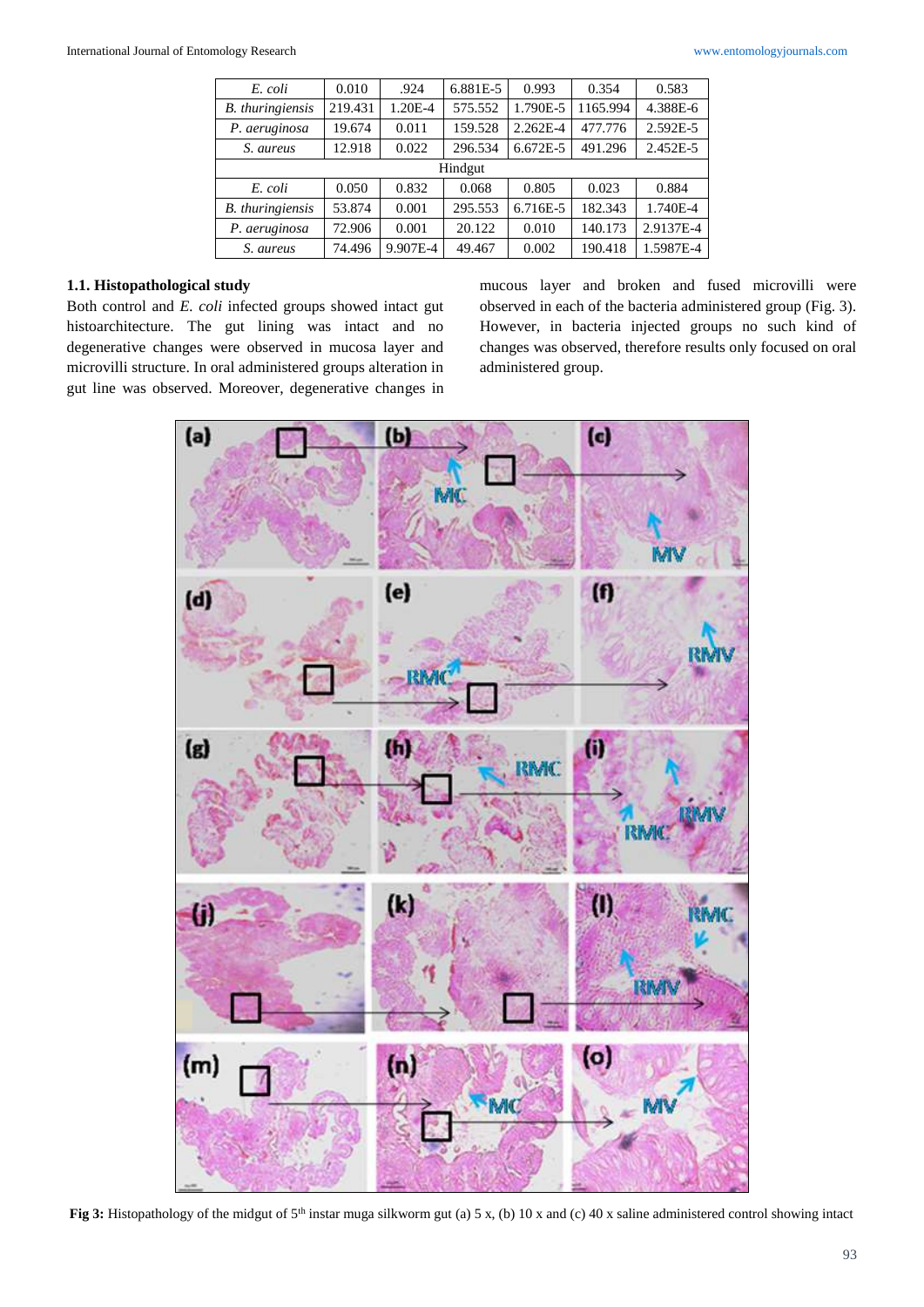gut lining, mucosa layer and microvilli MC- mucous layer, MV- microvilli (d) 5 x, (e) 10 x and (f) 40 x *B. thuringiensis* administered group(g) 5 x, (h) 10 x and (i) 40 x *P. aeruginosa* administered group (j) 5 x, (k) 10 x and (l) 40 x *S. aureus* administered group(m) 5 x, (n) 10 x and (o) 40 x *E. coli* administered group RMC- ruptured mucous layer, RMV- ruptured microvilli

## **4. Discussion**

Sericulture practice is an agro-based industry which plays an important role in economy of the country. Assam is best known for the muga silkworm and golden hued muga fiber which is famous for its luster, shining, toughness and durability. Due to its wild nature only, outdoor rearing practice was performed as a result of which the muga larvae are susceptible to various diseases including flacherie disease. Flacherie diseased larvae showed symptoms like dysentery, retarded growth, sluggishness, flaccidity, loss of body luster, reddish black body color etc. which is quite visible from 3rd larval stage onwards. In our previous study isolation, characterization and pathogenicity assessment of gut associated bacteria of both healthy and flacherie infected muga silkworm wasperformed. *Pseudomonas aeruginosa* (DRK1), *Ornithinibacillus bavariensis* (DRK2), *Achromobacter xylosoxidans* (KH3) and *Staphylococcus aureus* (FLG1) strains were common in healthy as well as diseased larvae whereas, *Bacillus thuringiensis* (MK1) was found only in diseased larvae. Pathogenicity tests results also revealed that *S. aureus*, *P. aeruginosa* and *B.thuringiensis* which were isolated from diseased silkworm were highly pathogenic for the host among all the strains (Haloi *et al*. 2016) [5]. Moreover, inoculation test revealed that healthy larvaeshowed similar physiological changes like diseased silkwormswhen infected with these pathogenic strains (Choudhury *et al*., 2004; Mohanta *et al*., 2014) [4] . Since flacherie disease is mainly caused by bacterial contamination through food source, therefore toxicity in gut cannot be ignored. Activity level of alanineaminotransferase (ALT) enzyme is considered to be highly sensitive and fairly specific clinical biomarker of cytotoxicity (Inagaki *et al*. 2012) [9]. Present study results showed a significant increase in ALT activity in gut sections of both orally administered and injected groups. Increase in ALT activity is caused by leakage of this enzyme from injured tissue. Another hypothesis stated that an increase in lipid peroxidation leads to an increase in ALT activity. Significant increase in ALT activity often suggests the existence of a physiological challenge in body which includes microorganism infections, damage to some tissues by some toxic material etc. (Ender *et al.* 2005)<sup>[12]</sup>.

In insects midgut is the important source of digestive enzymes as well as one of the main sites for the absorption of digested material (Vazquez-Arista *et al*. 1999) [13]. Tissue injury might lead to alteration of gut histology and present study deals with the gut structure of flacherie induced muga larvae. Herein, histopathology study indicated degenerative changes in gut lining which might be due to the presence of invader bacteria inside the gut.

## **5. Acknowledgement**

The authors duly acknowledge IASST for providing the infrastructural facilities to carry out the investigation.

#### **6. References**

- 1. Singh NI, Goswami D, Mustaque A, Giridhar K. Efficacy of sodium hypochlorite in controlling viral and bacterial diseases in muga silkworm, Antheraea assamensis Helfer. J App. Biol. & Biotechnology. 2014; 2(2):12-15.
- 2. Choudhury SN. Muga Silk Industry, Directorate of Sericulture, Govt. of Assam, 1970.
- 3. Choudhury A, Guha A, Yadav A, Unni BG, Roy MK. Causal organism of flacherie in the silkworm Antheraea assamaWw: isolation, characterization and its inhibition by garlic extract. Phys. Res. 2002; 15:1-2.
- 4. Choudhury A, Guha A, Yadav A, Kumari J, Unni BG, Roy MK, *et al*. Induced immunity in *Antheraea assama*  Ww larvae against flacherie causing *Pseudomonas aeruginosa* AC-3. *Experimental parasitology*. 2004; 106(3):75-84.
- 5. Haloi K, Kalita MK, Devi D. Characterization and pathogenicity assessment of gut-associated microbes of muga silkworm *Antheraea assamensis* Helfer (Lepidoptera: Saturniidae). Journal of Invertebrate Pathology. 2016; 138:73-85
- 6. Moar WJ, Pusztai-Carey M, Mack TP. Toxicity of purified proteins and the HD-1 strain from Bacillus thuringiensis against lesser cornstalk borer (Lepidoptera: Pyralidae). Journal of Economic Entomology. 1995; 88(3):606-609.
- 7. Sauer A, Moraru CI. Inactivation of *Escherichia coli* ATCC 25922 and Escherichia coli O157: H7 in apple